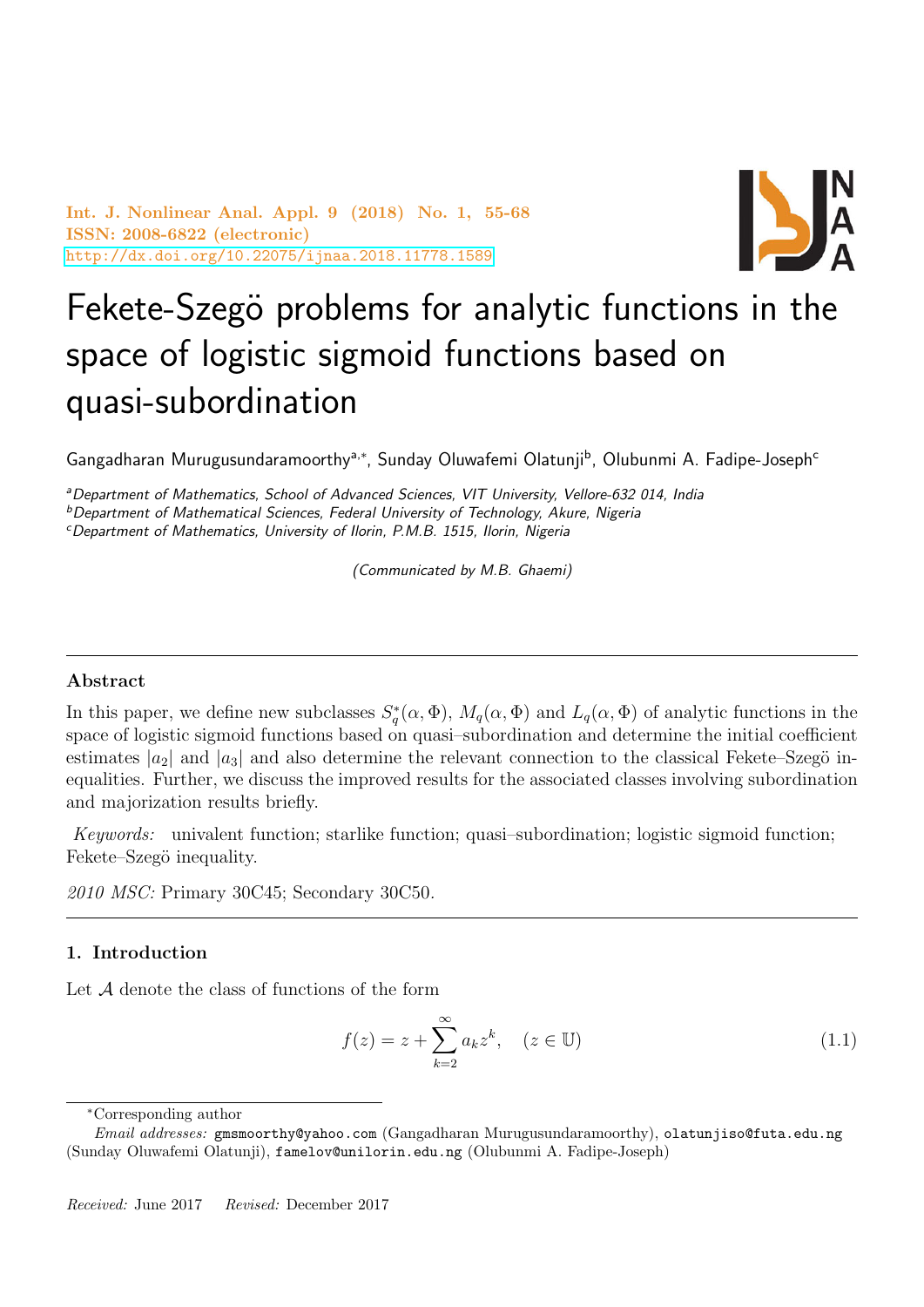which are analytic in the open disk  $\mathbb{U} = \{z : |z| < 1\}$ . Also, denote by S the class of all functions in A which are univalent and normalized by  $f(0) = f'(0) - 1 = 0$  in U. An analytic function f is subordinate to an analytic function g, written  $f(z) \prec g(z)$   $(z \in \mathbb{U})$ , provided there is an analytic function w defined on U with  $w(0) = 0$  and  $|w(z)| < 1$  satisfying  $f(z) = g(w(z))$ . It follows from Schwarz Lemma that

$$
f(z) \prec g(z) \iff (f(0) = g(0) \text{ and } f(\mathbb{U}) \subset g(\mathbb{U})) \ (z \in \mathbb{U}).
$$

For details see [\[8\]](#page-13-0), [\[11\]](#page-13-1).

Further more, we recall the definition of quasi–subordination due to Robertson [\[18\]](#page-13-2). For two analytic functions  $f, g \in \mathcal{A}$  the function f is quasi–subordinate to g, written as  $f(z) \prec_q g(z)$ ,  $z \in \mathbb{U}$ , if there exists an analytic function  $\psi(z)$  with  $|\psi(z)| \leq 1$   $(z \in \mathbb{U})$  such that  $\frac{f(z)}{\psi(z)}$  is analytic in  $\mathbb{U}$  and

$$
\frac{f(z)}{\psi(z)} \prec g(z) \quad (z \in \mathbb{U}),\tag{1.2}
$$

where

<span id="page-1-0"></span>
$$
\psi(z) = d_0 + d_1 z + d_2 z^2 + \cdots \quad (z \in \mathbb{U}),
$$
\n(1.3)

then there exists a Schwarz function  $\omega(z)$  such that

$$
f(z) = \psi(z)g(\omega(z)).
$$

It is observed that when  $\psi(z) = 1$ , then  $f(z) = g(\omega(z))$ , so that  $f(z) \prec g(z)$  in U. Also notice that if  $\omega(z) = z$ , then  $f(z) = \psi(z)q(z)$  and it is said that f is majorized by q and written  $f(z) \ll q(z)$  in U. It is seen that quasi–subordination comprises subordination and majorization (see details in [\[1\]](#page-13-3) and [\[6\]](#page-13-4)).

Now we briefly recall about the definition and properties of sigmoid functions and its applications in the coefficient problems, studied recently by function theorists (see [\[3,](#page-13-5) [10,](#page-13-6) [12,](#page-13-7) [13,](#page-13-8) [14,](#page-13-9) [15\]](#page-13-10)). Special functions deal with an information process that is inspired by the way nervous system such as brain processes information. It comprises of large number of highly interconnected processing elements (neurones) working together to solve a specific problem. The functions are out shinning by other fields like real analysis, algebra, topology, functional analysis, differential equations and so on because it mimicks the way human brain works. They can be programmed to solve a specific problem and it can also be trained by examples. Special functions can be categorized into three namely, threshold function, ramp function and the logistic sigmoid function. The most important one among all is the logistic sigmoid function because of its gradient descendent learning algorithm. It can be evaluated in different ways, most especially by truncated series expansion. The logistic sigmoid function of the form

$$
h(z) = \frac{1}{1 + e^{-z}},\tag{1.4}
$$

is differentiable and has the following properties:

- (i) it outputs real numbers between 0 and 1.
- (ii) it maps a very large input domain to a small range of outputs.
- (iii) it never loses information because it is a one–to–one function.
- (iv) it increases monotonically.

It was shown that logistic Sigmoid function is very useful in geometric functions theory (for details see [\[3,](#page-13-5) [10,](#page-13-6) [12,](#page-13-7) [13,](#page-13-8) [14,](#page-13-9) [15\]](#page-13-10)).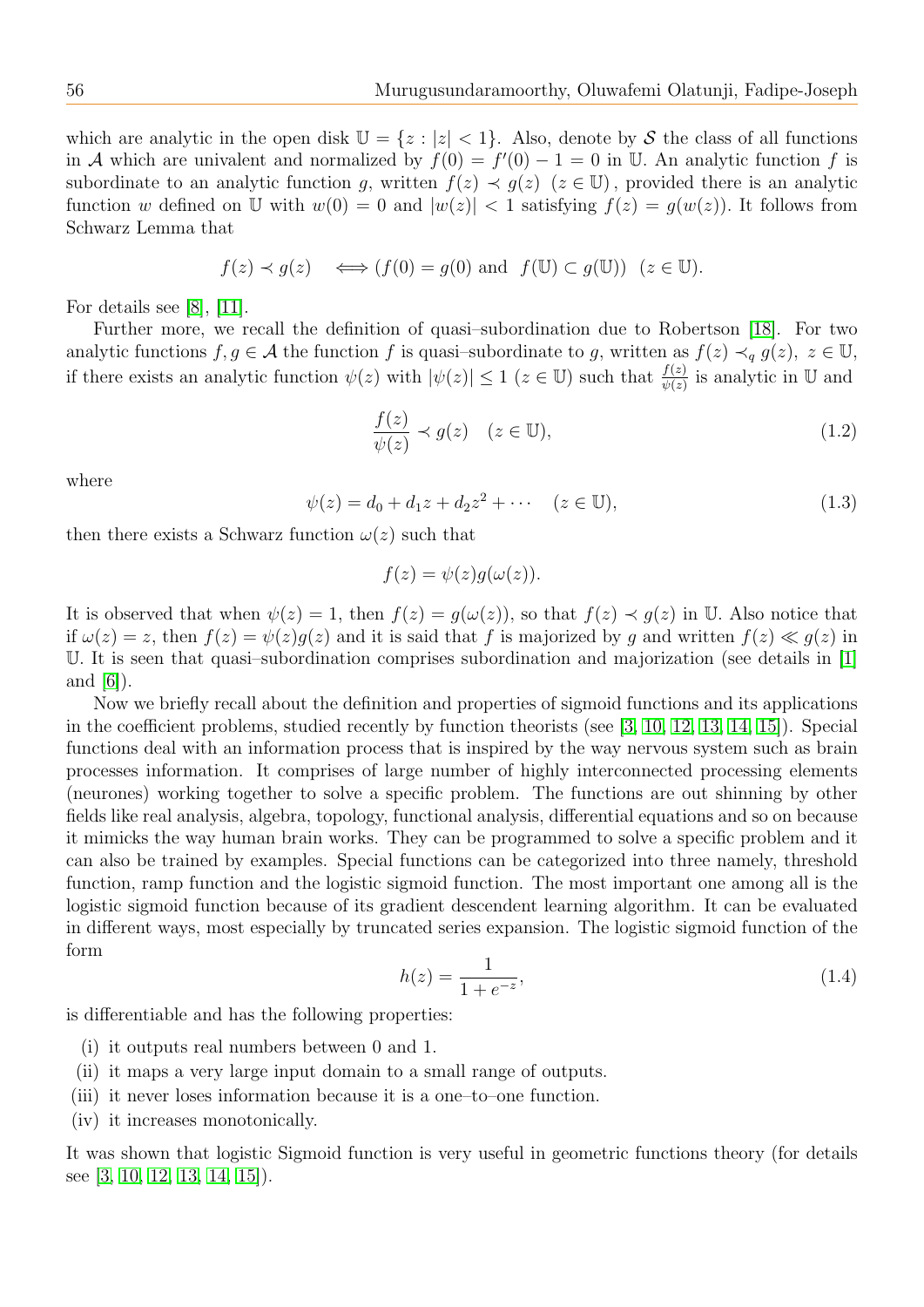**Lemma 1.1.** (Fadipe–Joseph et al. [\[3\]](#page-13-5)) Let  $h(z)$  be a sigmoid function and

$$
\Phi(z) = 2h(z) = 1 + \sum_{m=1}^{\infty} \frac{(-1)^m}{2^m} \left( \sum_{n=1}^{\infty} \frac{(-1)^n}{n!} z^n \right)^m.
$$
\n(1.5)

Then  $\Phi(z) \in \mathcal{P}$ ,  $|z| < 1$  where  $\Phi(z)$  is a modified sigmoid function.

Lemma 1.2. (Fadipe–Joseph et al. [\[3\]](#page-13-5)) Let

$$
\Phi_{m,n}(z) = 2h(z) = 1 + \sum_{m=1}^{\infty} \frac{(-1)^m}{2^m} \left( \sum_{n=1}^{\infty} \frac{(-1)^n}{n!} z^n \right).
$$
 (1.6)

Then  $|\Phi_{m,n}(z)| < 2$ .

Setting  $m = 1$ , Fadipe–Joseph et al. [\[3\]](#page-13-5) remarked that

$$
\Phi(z) = 1 + \sum_{n=1}^{\infty} c_n z^n,
$$

where  $c_n = \frac{(-1)^{n+1}}{2n!}$  $\frac{1}{2n!}$ . As such,  $|c_n| \leq 2$ ,  $n = 1, 2, 3, \ldots$  and the result is sharp for each n. It is given by

<span id="page-2-1"></span>
$$
\Phi(z) = 1 + \frac{z}{2} - \frac{z^3}{24} + \frac{z^5}{240} - \frac{17z^7}{40320} + \cdots,
$$
\n(1.7)

hence we get

<span id="page-2-2"></span>
$$
\frac{\Phi(z) - 1}{\Phi(z) + 1} = \frac{1}{4}z - \frac{1}{16}z^2 - \frac{1}{192}z^3 - \frac{5}{768}z^4 - \frac{13}{15360}z^5 + \cdots
$$
\n(1.8)

Let P denote the class of function of p analytic in U such that  $p(0) = 1$  and  $\Re(p(z)) > 0$ , where

$$
p(z) = 1 + p_1 z + p_2 z^2 + \cdots \quad (z \in \mathbb{U}).
$$

In [\[7\]](#page-13-11), Ma and Minda introduced the following class

$$
\mathcal{S}^*(\phi) = \left\{ f \in \mathcal{A} : \frac{zf'(z)}{f(z)} \prec \phi(z) \right\},\tag{1.9}
$$

where

<span id="page-2-0"></span>
$$
\phi(z) = 1 + B_1 z + B_2 z^2 + B_3 z^3 + \cdots (B_1 > 0) \quad \phi \in \mathcal{P}.
$$
\n(1.10)

with  $\phi(\mathbb{U})$  is symmetric with respect to the real axis and starlike with respect to  $\phi(0) = 1$  and  $\phi'(0) > 0$ . A function  $f \in \mathcal{S}^*(\phi)$  is called Ma–Minda starlike with respect to  $\phi$ . The class  $\mathcal{C}(\phi)$  is the class of functions  $f \in \mathcal{A}$  for which  $1 + \frac{zf''(z)}{f'(z)} \prec \phi(z)$ . The class  $\mathcal{S}^*(\phi)$  and  $\mathcal{C}(\phi)$  are well-known subclasses of starlike and convex functions. In the sequel, such a function has a series expansion of the form [\(1.10\)](#page-2-0).

Recently, Mohd and Darus [\[9\]](#page-13-12) introduced the classes  $\mathcal{M}_q(\alpha, \phi)$  and  $\mathcal{L}_q(\alpha, \phi)$  where  $\alpha \geq 0$  satisfying the following analytic criteria

$$
(1-\alpha)\frac{zf'(z)}{f(z)} + \alpha\left(1 + \frac{zf''(z)}{f'(z)}\right) - 1 \prec_q \phi(z) - 1
$$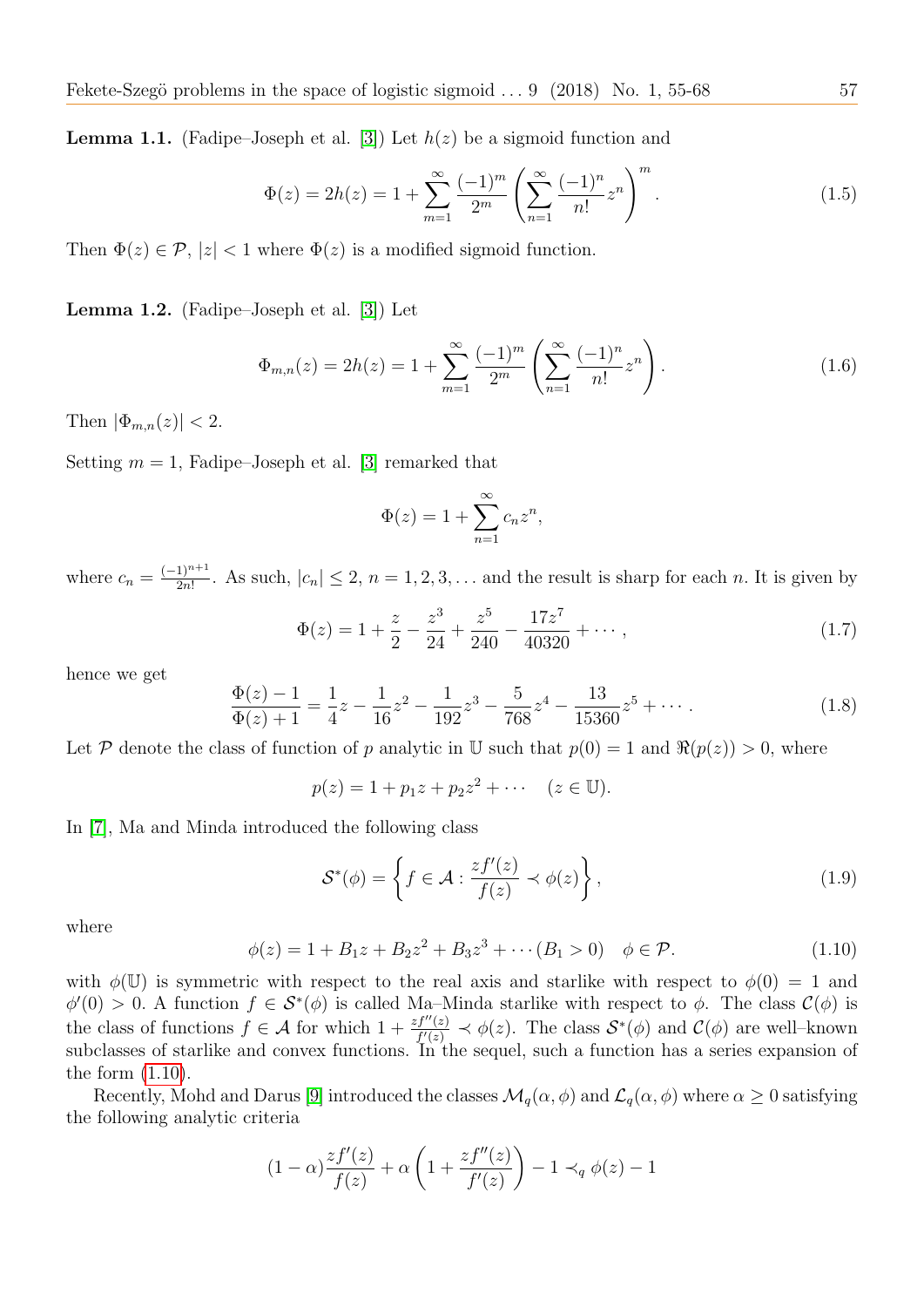and

$$
\left(\frac{zf'(z)}{f(z)}\right)^{\alpha} \left(1 + \frac{zf''(z)}{f'(z)}\right)^{(1-\alpha)} - 1 \prec_q \phi(z) - 1.
$$

A sharp bound of the functional  $|a_3 - \mu a_2^2|$  for univalent functions  $f \in \mathcal{A}$  of the form [\(1.1\)](#page-0-0) with real  $\mu(0 < \mu \leq 1)$  was obtained by Fekete and Szegö [\[4\]](#page-13-13) (se also [\[13,](#page-13-8) [16,](#page-13-14) [19,](#page-13-15) [20\]](#page-13-16)).

We consider, due to Mohd and Darus [\[9\]](#page-13-12) we define certain new subclasses of  $S$  denoted by  $S_q^*(\alpha, \Phi)$ ,  $M_q(\alpha, \Phi)$  and  $L_q(\alpha, \Phi)$  based on quasi-subordination involving sigmoid functions.

**Definition** 1.3. Let the class  $S_q^*(\alpha, \Phi)$  ( $\alpha \geq 0$ ), consist of functions  $f \in \mathcal{A}$  satisfying the quasisubordination

<span id="page-3-0"></span>
$$
\frac{zf'(z)}{f(z)} + \alpha \frac{z^2 f''(z)}{f(z)} - 1 \prec_q \phi(z) - 1.
$$
\n(1.11)

**Definition 1.4.** Let the class  $M_q(\alpha, \Phi)$  ( $\alpha \geq 0$ ), consist of functions  $f \in \mathcal{A}$  satisfying the quasisubordination

<span id="page-3-1"></span>
$$
(1 - \alpha) \frac{zf'(z)}{f(z)} + \alpha \left(1 + \frac{zf''(z)}{f'(z)}\right) - 1 \prec_q \phi(z) - 1.
$$
 (1.12)

**Definition 1.5.** Let the class  $L_q(\alpha, \Phi)$  ( $\alpha \geq 0$ ), consist of functions  $f \in \mathcal{A}$  satisfying the quasisubordination

<span id="page-3-2"></span>
$$
\left(\frac{zf'(z)}{f(z)}\right)^{\alpha} \left(1 + \frac{zf''(z)}{f'(z)}\right)^{(1-\alpha)} - 1 \prec_q \phi(z) - 1.
$$
\n(1.13)

From  $(1.11)$ ,  $(1.12)$  and  $(1.13)$ , we state the following:

**Remark 1.6.** If there exists an analytic function  $\psi(z)$  with  $|\psi(z)| \leq 1$  ( $z \in \mathbb{U}$ ), then equivalently we have

<span id="page-3-3"></span>
$$
f \in S_q^*(\alpha, \Phi) \Leftrightarrow \frac{\frac{zf'(z)}{f(z)} + \alpha \frac{z^2 f''(z)}{f(z)} - 1}{\psi(z)} \prec \phi(z) - 1,\tag{1.14}
$$

<span id="page-3-4"></span>
$$
f \in M_q(\alpha, \Phi) \Leftrightarrow \frac{(1-\alpha)\frac{zf'(z)}{f(z)} + \alpha\left(1 + \frac{zf''(z)}{f'(z)}\right) - 1}{\psi(z)} \prec \phi(z) - 1 \tag{1.15}
$$

and

<span id="page-3-5"></span>
$$
L_q(\alpha, \Phi) \Leftrightarrow \frac{\left(\frac{zf'(z)}{f(z)}\right)^{\alpha} \left(1 + \frac{zf''(z)}{f'(z)}\right)^{(1-\alpha)} - 1}{\psi(z)} \prec \phi(z) - 1. \tag{1.16}
$$

**Remark 1.7.** In the subordination conditions [\(1.14\)](#page-3-3), [\(1.15\)](#page-3-4) and [\(1.16\)](#page-3-5), if  $\psi(z) = 1$ , then

$$
f \in S^*(\alpha, \Phi) \Leftrightarrow \frac{zf'(z)}{f(z)} + \alpha \frac{z^2 f''(z)}{f(z)} \prec \phi(z), \tag{1.17}
$$

<span id="page-3-6"></span>
$$
f \in M(\alpha, \Phi) \Leftrightarrow (1 - \alpha) \frac{zf'(z)}{f(z)} + \alpha \left(1 + \frac{zf''(z)}{f'(z)}\right) \prec \phi(z)
$$
 (1.18)

and

$$
f \in L(\alpha, \Phi) \Leftrightarrow \left(\frac{zf'(z)}{f(z)}\right)^{\alpha} \left(1 + \frac{zf''(z)}{f'(z)}\right)^{(1-\alpha)} \prec \phi(z). \tag{1.19}
$$

In this paper, motivated by the earlier works of [\[3,](#page-13-5) [9,](#page-13-12) [10,](#page-13-6) [13,](#page-13-8) [14,](#page-13-9) [16,](#page-13-14) [17\]](#page-13-17), we determine the the classical Fekete–Szegö inequalities for functions f in the new subclasses  $S_q^*(\alpha, \Phi)$ ,  $M_q(\alpha, \Phi)$  and  $L_q(\alpha, \Phi)$ .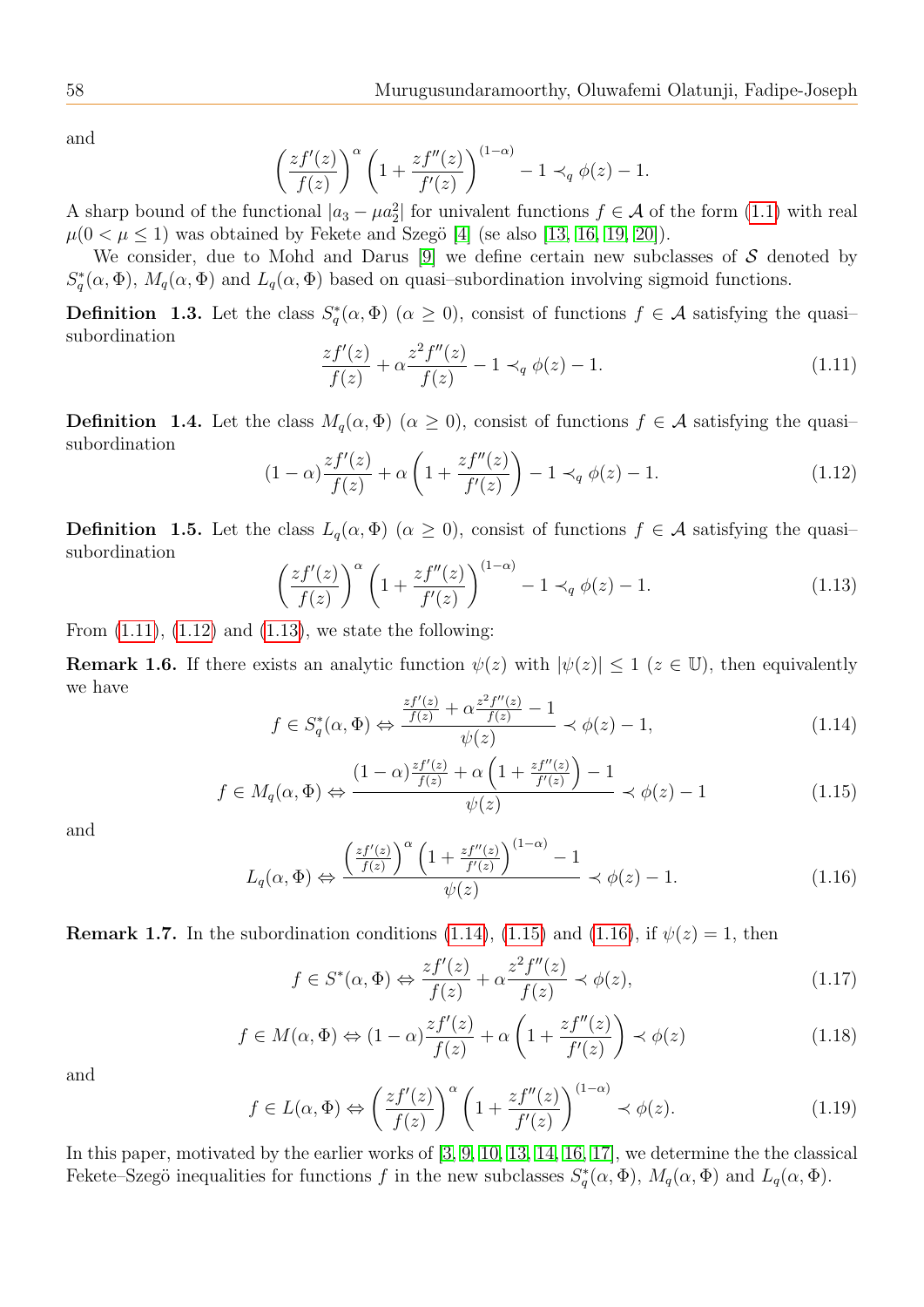### 2. Main Results

Motivated by the earlier work of [\[3,](#page-13-5) [9,](#page-13-12) [10,](#page-13-6) [13,](#page-13-8) [14,](#page-13-9) [16,](#page-13-14) [17\]](#page-13-17), and making use of the the following Lemmas [2.1,](#page-4-0) [2.2](#page-4-1) and [2.3,](#page-4-2) we determine the the classical Fekete–Szegö inequalities for functions  $f$  in the above defined subclasses  $S_q^*(\alpha, \Phi)$ ,  $M_q(\alpha, \Phi)$  and  $L_q(\alpha, \Phi)$ .

<span id="page-4-0"></span>**Lemma 2.1.** (Keogh and Merkes [\[5\]](#page-13-18)) Let w be the analytic function in U with  $w(0) = 0$ ,  $|w(z)| < 1$ and

<span id="page-4-3"></span>
$$
\omega(z) = \omega_1 z + \omega_2 z^2 + \omega_3 z^3 + \cdots \tag{2.1}
$$

Then  $|w_2 - \mu w_1^2| \leq max\{1, |\mu|\}$ , where  $\mu \in \mathbb{C}$ . The result is sharp for the functions  $w(z) = z^2$  or  $w(z) = z.$ 

<span id="page-4-1"></span>**Lemma 2.2.** (Duren [\[2\]](#page-13-19)) Let w be the analytic function in U with  $w(0) = 0$ ,  $|w(z)| < 1$  and be given by  $(2.1)$ . Then

$$
|w_n| \le \begin{cases} 1 & \text{for } n = 1, \\ 1 - |w_1|^2 & \text{for } n \ge 2, \end{cases}
$$

The result is sharp for the functions  $w(z) = z^n$  or  $w(z) = z$ .

<span id="page-4-2"></span>**Lemma 2.3.** (Keogh and Merkes [\[5\]](#page-13-18)) Let  $\psi(z)$  be the analytic function in U with  $|\psi(z)| < 1$  given by [\(1.3\)](#page-1-0). Then  $|d_0| \le 1$  and  $|d_n| \le 1 - |d_0|^2 \le 1$  for  $n > 0$ .

To start with, let  $f \in \mathcal{A}$  be of the form  $(1.1)$  where  $\alpha \geq 0$  then we have the following:

<span id="page-4-4"></span>
$$
\frac{zf'(z)}{f(z)} + \alpha \frac{z^2 f''(z)}{f(z)} - 1 = (1 + 2\alpha)a_2 z + [2(1 + 3\alpha)a_3 - (1 + 2\alpha)a_2^2]z^2 + \cdots,
$$
 (2.2)

<span id="page-4-5"></span>
$$
(1 - \alpha) \frac{zf'(z)}{f(z)} + \alpha \left(1 + \frac{zf''(z)}{f'(z)}\right) - 1 = (1 + \alpha)a_2 z + [2(1 + 2\alpha)a_3 - (1 + 3\alpha)a_2^2]z^2 + \cdots
$$
 (2.3)

and

$$
\left(\frac{zf'(z)}{f(z)}\right)^{\alpha} \left(1 + \frac{zf''(z)}{f'(z)}\right)^{(1-\alpha)} - 1
$$
  
=  $(2 - \alpha)a_2z + \frac{1}{2}[((2 - \alpha)^2 - 3(4 - 3\alpha))a_2^2 + 4(3 - 2\alpha)a_3]z^2 + \cdots$  (2.4)

Since  $\Phi(z)$  is a modified logistic sigmoid function given by [\(1.7\)](#page-2-1) and from [\(1.8\)](#page-2-2) we have

$$
\frac{\Phi(\omega(z)) - 1}{\Phi(\omega(z)) + 1} = \frac{\omega_1}{4}z + \left(\frac{\omega_2}{4} - \frac{\omega_1^2}{192}\right)z^2 + \cdots,
$$

hence

$$
\phi\left(\frac{\Phi(\omega(z))-1}{\Phi(\omega(z))+1}\right)=1+\frac{B_1\omega_1}{4}z+\left(\frac{(B_2-B_1)\omega_1^2}{16}+\frac{B_1\omega_2}{4}\right)z^2+\cdots.
$$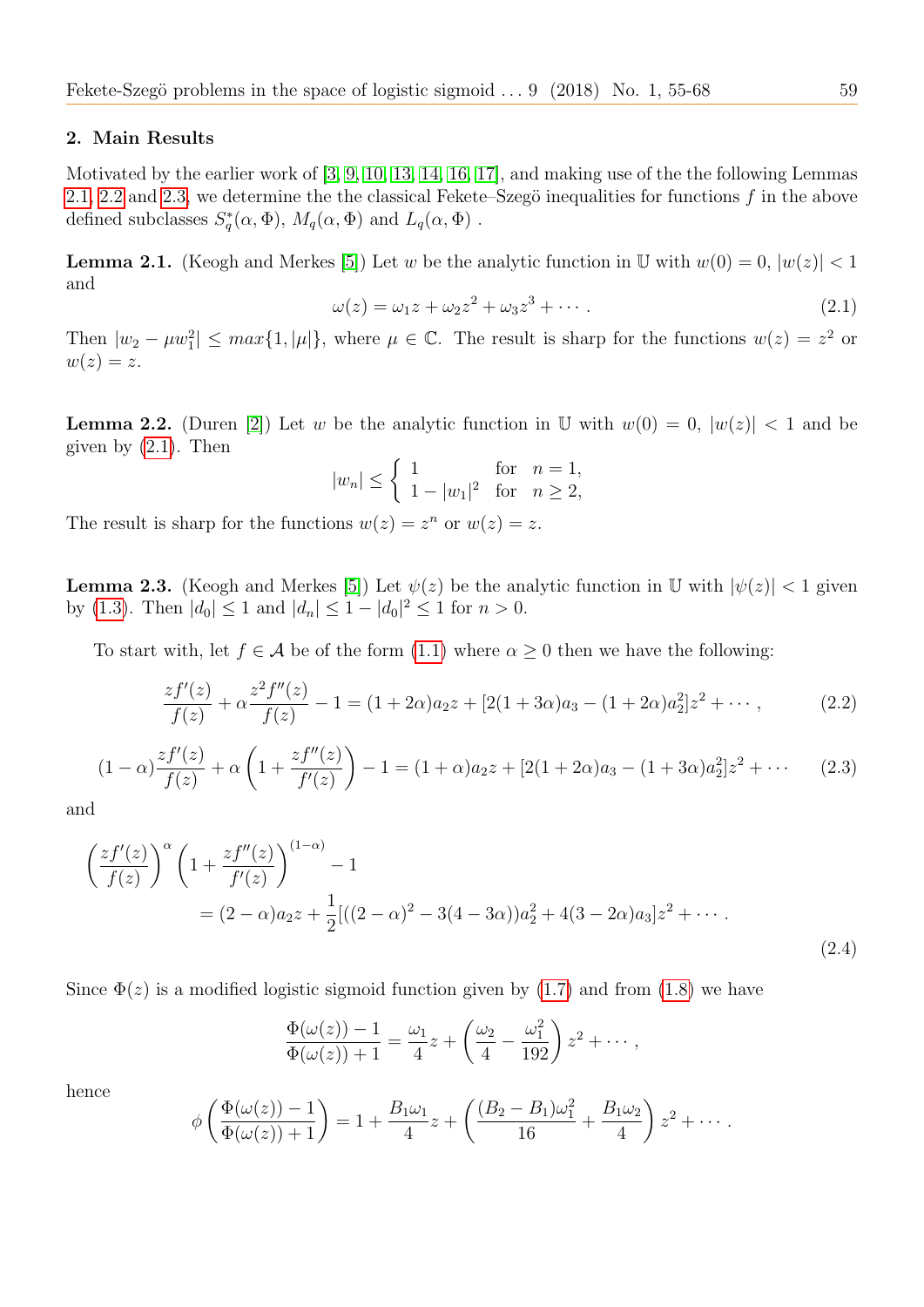For  $\psi(z) \in \mathbb{U}$  of the form [\(1.3\)](#page-1-0), then let

$$
\psi(z) \left( \phi \left[ \frac{\Phi(\omega(z)) - 1}{\Phi(\omega(z)) + 1} \right] - 1 \right)
$$
  
=  $(d_0 + d_1 z + d_2 z^2 + \cdots) \left[ \frac{B_1 \omega_1}{4} z + \left( \frac{(B_2 - B_1) \omega_1^2}{16} + \frac{B_1 \omega_2}{4} \right) z^2 + \cdots \right]$   
=  $\frac{d_0 B_1 \omega_1}{4} z + \left( \frac{\omega_2 B_1 d_0}{4} + \frac{(B_2 - B_1) \omega_1^2 d_0}{16} + \frac{\omega_1 B_1 d_1}{4} \right) z^2 + \cdots,$  (2.5)

unless otherwise stated.

<span id="page-5-5"></span>**Theorem 2.4.** Let  $f \in \mathcal{A}$  of the form [\(1.1\)](#page-0-0) belong to the class  $S_q^*(\alpha, \Phi)$ . Then

<span id="page-5-0"></span>
$$
|a_2| \le \frac{B_1}{4(1+2\alpha)}\tag{2.6}
$$

and for some  $\mu \in \mathbb{C}$ 

$$
|a_3 - \mu a_2^2| \le \frac{B_1}{8(1+3\alpha)} \max\left\{1, \left|\frac{1}{4}\left(\frac{B_1}{1+2\alpha} + \frac{B_2 - B_1}{B_1} - \frac{2\mu B_1(1+3\alpha)}{(1+2\alpha)^2}\right)\right|\right\}.
$$
 (2.7)

**Proof**. Since  $f \in S_q^*(\alpha, \Phi)$  we have

$$
\frac{zf'(z)}{f(z)} + \alpha \frac{z^2 f''(z)}{f(z)} - 1 = \psi(z) \left( \phi \left( \frac{\Phi(\omega(z)) - 1}{\Phi(\omega(z)) + 1} \right) - 1 \right). \tag{2.8}
$$

Using the expansion in  $(2.2)$  and  $(2.5)$ , we have

$$
(1+2\alpha)a_2z + [2(1+3\alpha)a_3 - (1+2\alpha)a_2^2]z^2 + \cdots
$$
  
= 
$$
\frac{d_0B_1\omega_1}{4}z + \left(\frac{\omega_2B_1d_0}{4} + \frac{(B_2 - B_1)\omega_1^2d_0}{16} + \frac{\omega_1B_1d_1}{4}\right)z^2 + \cdots
$$
 (2.9)

Comparing the like coefficient of  $z, z^2$  from [\(2.9\)](#page-5-1), we find that

<span id="page-5-2"></span><span id="page-5-1"></span>
$$
(1+2\alpha)a_2 = \frac{d_0 B_1 \omega_1}{4},\tag{2.10}
$$

<span id="page-5-3"></span>
$$
2(1+3\alpha)a_3 - (1+2\alpha)a_2^2 = \frac{\omega_2 B_1 d_0}{4} + \frac{(B_2 - B_1)\omega_1^2 d_0}{16} + \frac{\omega_1 B_1 d_1}{4}.
$$
 (2.11)

Now,  $(2.10)$  gives

<span id="page-5-4"></span>
$$
a_2 = \frac{d_0 B_1 \omega_1}{4(1 + 2\alpha)}.\t(2.12)
$$

From  $(2.11)$  and  $(2.12)$  we get

$$
2(1+3\alpha)a_3 = \frac{1}{4}\left(B_1\omega_2d_0 + \omega_1B_1d_1\right) + \frac{\omega_1^2}{16}\left((B_2 - B_1)d_0 + \frac{B_1^2d_0^2}{(1+2\alpha)}\right) \tag{2.13}
$$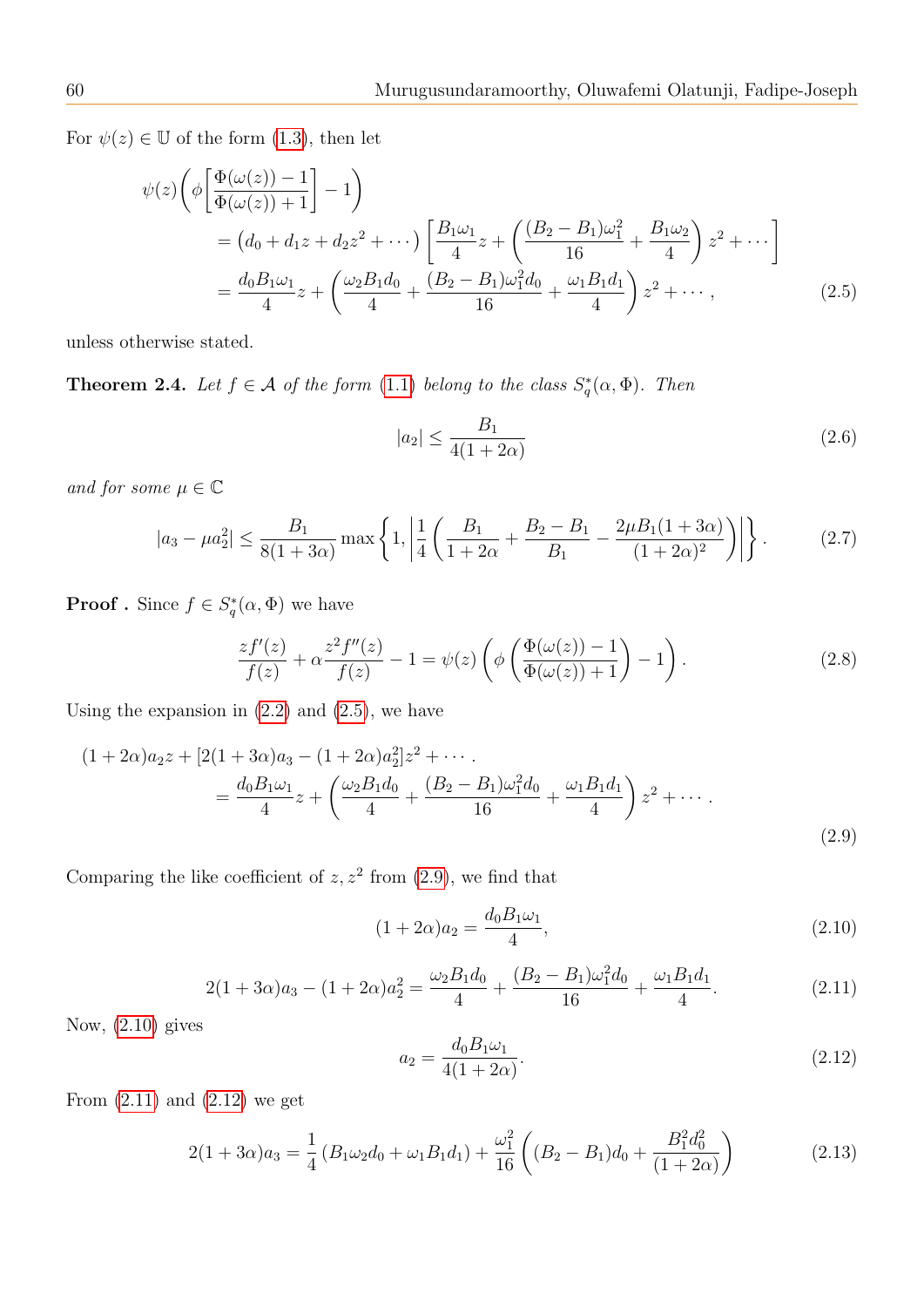which yields

<span id="page-6-0"></span>
$$
a_3 = \frac{B_1}{8(1+3\alpha)} \left[ \omega_1 d_1 + d_0 \left( \omega_2 + \frac{1}{4} \left( \frac{(B_2 - B_1)}{B_1} + \frac{B_1 d_0}{(1+2\alpha)} \right) \omega_1^2 \right) \right].
$$
 (2.14)

For some  $\mu \in \mathbb{C}$ , we obtain from  $(2.12)$  and  $(2.14)$ 

<span id="page-6-1"></span>
$$
a_3 - \mu a_2^2 = \frac{B_1}{8(1+3\alpha)} \left[ \omega_1 d_1 + d_0 \omega_2 - \frac{1}{4} \left( \frac{2\mu B_1 d_0^2 (1+3\alpha)}{(1+2\alpha)^2} - \left( \frac{(B_2 - B_1)d_0}{B_1} + \frac{B_1 d_0^2}{(1+2\alpha)} \right) \right) \omega_1^2 \right].
$$
\n(2.15)

Since  $\psi(z)$  is given by [\(1.3\)](#page-1-0) is analytic and bounded in U, therefore, on using [\[11,](#page-13-1) p. 172], for some  $y(|y| \leq 1)$ . We have

<span id="page-6-5"></span>
$$
|d_0| \le 1 \quad \text{and} \quad d_1 = (1 - d_0^2)y. \tag{2.16}
$$

On substituting the value of  $d_1$  in [\(2.15\)](#page-6-1), we get

<span id="page-6-2"></span>
$$
a_3 = \frac{B_1}{8(1+3\alpha)} \left[ y\omega_1 + d_0\omega_2 + \frac{(B_2 - B_1)d_0}{4B_1}\omega_1^2 - \left(\frac{1}{4}\left(\frac{2\mu B_1(1+3\alpha)}{(1+2\alpha)^2} - \frac{B_1}{(1+2\alpha)}\right)\omega_1^2 + y\omega_1\right) d_0^2 \right].
$$
\n(2.17)

From  $(2.17)$  if  $d_0 = 0$ , we get

<span id="page-6-3"></span>
$$
|a_3 - \mu a_2^2| \le \frac{B_1}{8(1+3\alpha)}.\tag{2.18}
$$

But if  $d_0 \neq 0$ , then suppose that

$$
F(d_0) := y\omega_1 + d_0\omega_2 + \frac{(B_2 - B_1)d_0}{4B_1}\omega_1^2 - \left(\frac{1}{4}\left(\frac{2\mu B_1(1+3\alpha)}{(1+2\alpha)^2} - \frac{B_1}{(1+2\alpha)}\right)\omega_1^2 + y\omega_1\right)d_0^2 \tag{2.19}
$$

which is a polynomial in  $d_0$  and hence analytic in  $|d_0| \leq 1$ , and maximum  $|F(d_0)|$  is attained at  $d_0 = e^{i\theta}, (0 \le \theta < 2\pi)$ . We find that

$$
\max_{0 \le \theta < 2\pi} \left| F(e^{i\theta}) \right| = |F(1)| \tag{2.20}
$$

and

$$
\left| a_3 - \mu a_2^2 \right| \le \frac{B_1}{8(1+3\alpha)} \left| \omega_2 - \frac{1}{4} \left( \frac{2\mu B_1 (1+3\alpha)}{(1+2\alpha)^2} - \frac{(B_2 - B_1)}{B_1} - \frac{B_1}{(1+2\alpha)} \right) \omega_1^2 \right|.
$$
 (2.21)

Hence by Lemma [2.1](#page-4-0) we get

$$
\left| a_3 - \mu a_2^2 \right| \le \frac{B_1}{8(1+3\alpha)} \max \left\{ 1, \left| \frac{1}{4} \left( \frac{2\mu B_1(1+3\alpha)}{(1+2\alpha)^2} - \frac{(B_2 - B_1)}{B_1} - \frac{B_1}{(1+2\alpha)} \right) \right| \right\}
$$
(2.22)

and this last above inequality together with [\(2.18\)](#page-6-3) establishes the result in Theorem [2.4.](#page-5-5) This completes the proof.  $\square$ 

<span id="page-6-4"></span>**Theorem 2.5.** Let  $f \in \mathcal{A}$  of the form [\(1.1\)](#page-0-0) belong to the class  $S^*(\alpha, \Phi)$ . Then

$$
|a_2| \le \frac{B_1}{4(1+2\alpha)}
$$

and for some  $\mu \in \mathbb{C}$ 

$$
|a_3 - \mu a_2^2| \le \frac{B_1}{8(1+3\alpha)} \max\left\{1, \left|\frac{1}{4}\left(\frac{B_1}{1+2\alpha} + \frac{B_2 - B_1}{B_1} - \frac{2\mu B_1(1+3\alpha)}{(1+2\alpha)^2}\right)\right|\right\}.
$$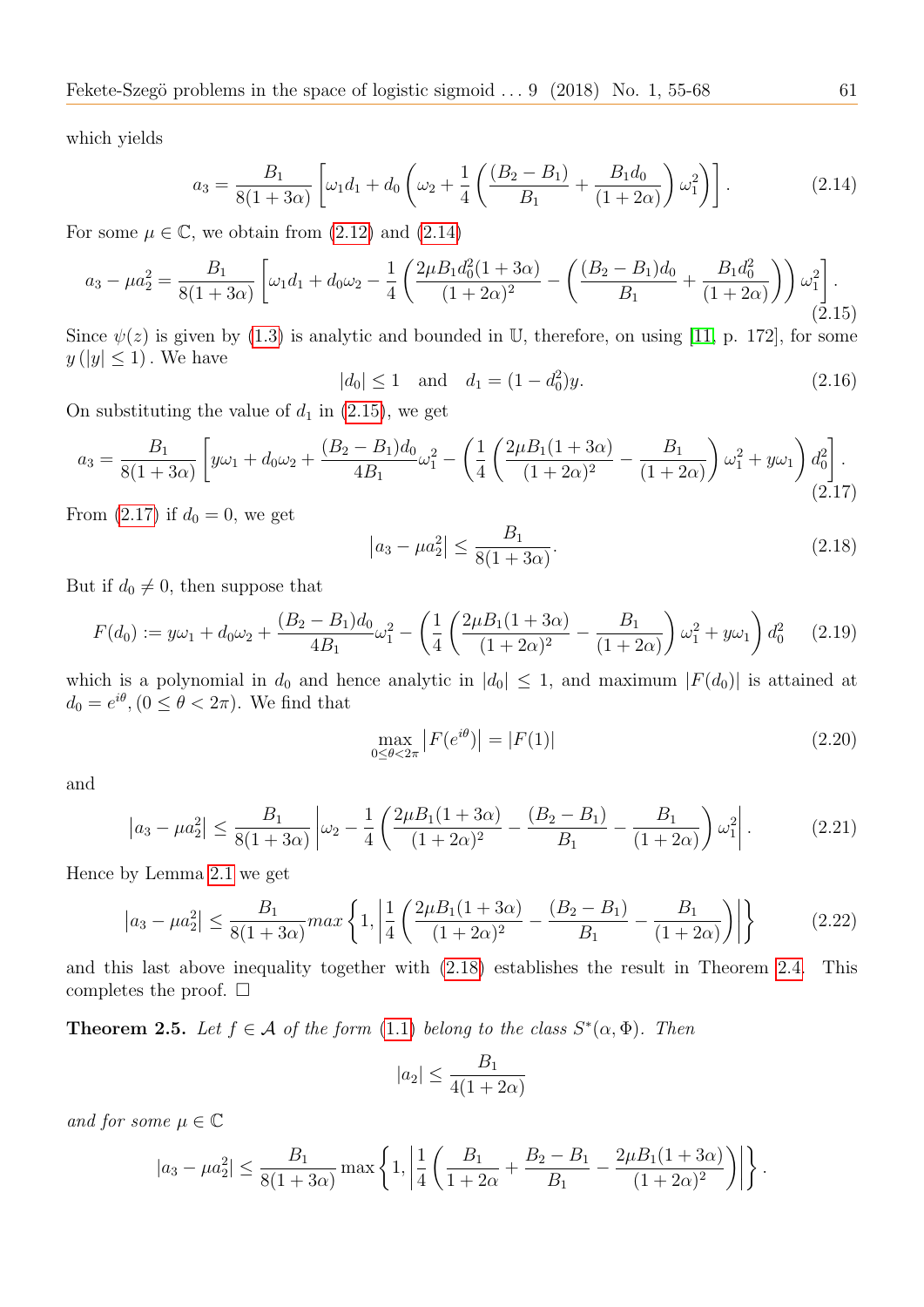**Proof**. Let  $f \in S^*(\alpha, \Phi)$ . Similar to the proof of Theorem [2.4,](#page-5-5) if  $\psi(z) = 1$ , then [\(1.3\)](#page-1-0) evidently implies that  $d_0 = 1$  and  $d_n = 0$ ,  $n > 1$ . Hence, in view of [\(2.12\)](#page-5-4), [\(2.15\)](#page-6-1) and Lemma [2.1,](#page-4-0) and [2.2](#page-4-1) we obtain the desired result of Theorem [2.5.](#page-6-4)  $\Box$ 

<span id="page-7-2"></span>**Theorem 2.6.** Let  $f \in \mathcal{A}$  be of the form [\(1.1\)](#page-0-0) and if it satisfies the condition

$$
\frac{zf'(z)}{f(z)} + \alpha \frac{z^2 f''(z)}{f(z)} - 1 \ll \phi(\Phi(\omega(z))) - 1.
$$
 (2.23)

Then

$$
|a_2| \le \frac{B_1}{4(1+2\alpha)}
$$

and for some  $\mu \in \mathbb{C}$ 

$$
|a_3 - \mu a_2^2| \le \frac{B_1}{8(1+3\alpha)} \max\left\{1, \left|\frac{1}{4}\left(\frac{B_1}{1+2\alpha} + \frac{B_2 - B_1}{B_1} - \frac{2\mu B_1(1+3\alpha)}{(1+2\alpha)^2}\right)\right|\right\}.
$$

**Proof.** Following the proof of Theorem [2.4,](#page-5-5) if  $\omega(z) \equiv z$  in [\(2.1\)](#page-4-3) and by Lemma [2.3](#page-4-2) then in view of  $(2.12)$  and  $(2.15)$ , we get

$$
|a_2| \le \frac{B_1}{4(1+2\alpha)}
$$

and

<span id="page-7-0"></span>
$$
a_3 - \mu a_2^2 = \frac{B_1}{8(1+3\alpha)} \left[ d_1 + \frac{(B_2 - B_1)d_0}{4B_1} - \frac{1}{4} \left( \frac{2\mu B_1(1+3\alpha)}{(1+2\alpha)^2} - \frac{B_1}{(1+2\alpha)} \right) d_0^2 \right].
$$
 (2.24)

Substituting the value of  $d_1$  from [\(2.16\)](#page-6-5) in [\(2.24\)](#page-7-0), we get

$$
a_3 - \mu a_2^2 = \frac{B_1}{8(1+3\alpha)} \left[ y + \frac{(B_2 - B_1)d_0}{4B_1} - \left[ \frac{1}{4} \left( \frac{2\mu B_1(1+3\alpha)}{(1+2\alpha)^2} - \frac{B_1}{(1+2\alpha)} \right] + y \right) d_0^2 \right].
$$
 (2.25)

If  $d_0 = 0$ , then we obtain

<span id="page-7-1"></span>
$$
|a_3 - \mu a_2^2| \le \frac{B_1}{8(1+3\alpha)}
$$
 (2.26)

and if  $d_0 \neq 0$ , let

$$
G(d_0) = y + \frac{(B_2 - B_1)d_0}{4B_1} - \left[\frac{1}{4}\left(\frac{2\mu B_1(1 + 3\alpha)}{(1 + 2\alpha)^2} - \frac{B_1}{(1 + 2\alpha)}\right] + y\right)d_0^2,
$$

which being a polynomial in  $d_0$  is analytic in  $|d_0| \leq 1$ , and maximum of  $|G(d_0)|$  is attained at  $d_0 = e^{i\theta} (0 \le \theta \le 2\pi)$ . Thus, we have

$$
\max_{0 \le \theta < 2\pi} |G(e^{i\theta})| = |G(1)|
$$

and consequently

$$
|a_3 - \mu a_2^2| \le \frac{B_1}{8(1+3\alpha)} \left| \frac{1}{4} \left( \frac{2\mu B_1(1+3\alpha)}{(1+2\alpha)^2} - \frac{B_1}{(1+2\alpha)} - \frac{(B_2 - B_1)}{B_1} \right) \right|,
$$

which together with [\(2.26\)](#page-7-1) establishes the desired result of Theorem [2.6.](#page-7-2)  $\Box$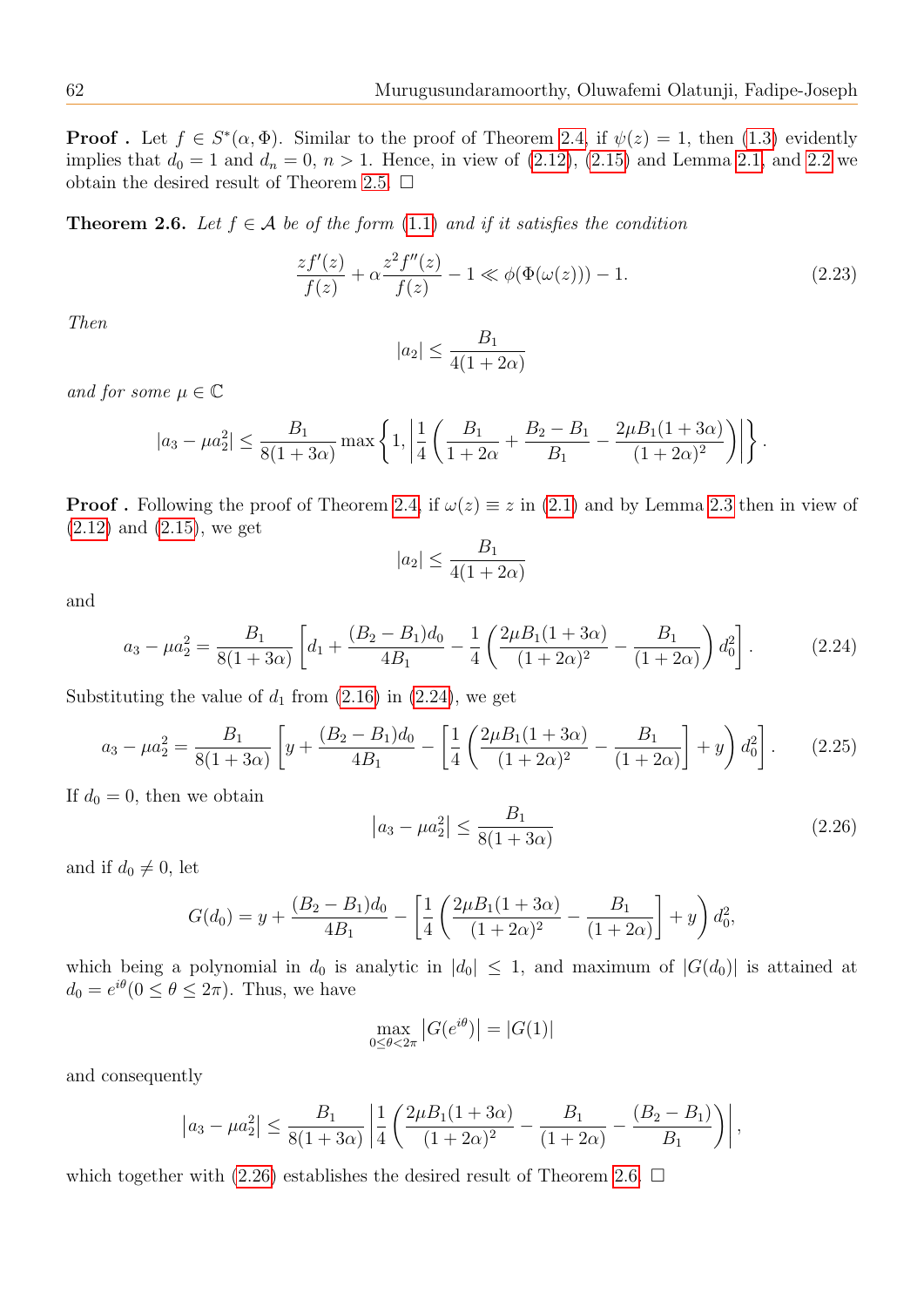# 3. The Function Class  $M_q(\alpha, \Phi)$

<span id="page-8-7"></span>**Theorem 3.1.** Let  $f \in M_q(\alpha, \Phi)$ . Then

$$
|a_2| \le \frac{1}{4(1+\alpha)}\tag{3.1}
$$

and for some  $\mu \in \mathbb{C}$ 

$$
|a_3 - \mu a_2^2| \le \frac{1}{8(1+2\alpha)} \max\left\{1, \left|\frac{1}{4} \left(\frac{B_1(1+3\alpha)}{(1+\alpha)^2} + \frac{B_2 - B_1}{B_1} - \frac{2\mu B_1(1+2\alpha)}{(1+\alpha)^2}\right)\right|\right\}.
$$
 (3.2)

**Proof** . Let  $f \in M_q(\alpha, \Phi)$ . Then from [\(1.12\)](#page-3-1), we have

$$
(1-\alpha)\frac{zf'(z)}{f(z)} + \alpha\left(1 + \frac{zf''(z)}{f'(z)}\right) - 1 = \psi(z)\left(\phi\left(\frac{\Phi(\omega(z)) - 1}{\Phi(\omega(z)) + 1}\right) - 1\right). \tag{3.3}
$$

Using the expansion in  $(2.3)$  and  $(2.5)$ , we obtain

$$
(1+\alpha)a_2z + [2(1+2\alpha)a_3 - (1+3\alpha)a_2^2]z^2 + \cdots
$$
  
= 
$$
\frac{d_0B_1\omega_1}{4}z + \left(\frac{\omega_2B_1d_0}{4} + \frac{(B_2 - B_1)\omega_1^2d_0}{16} + \frac{\omega_1B_1d_1}{4}\right)z^2 + \cdots
$$
 (3.4)

Comparing the coefficient in [\(3.4\)](#page-8-0), we find that

<span id="page-8-1"></span><span id="page-8-0"></span>
$$
(1+\alpha)a_2 = \frac{d_0 B_1 \omega_1}{4},\tag{3.5}
$$

<span id="page-8-2"></span>
$$
2(1+2\alpha)a_3 - (1+3\alpha)a_2^2 = \frac{\omega_2 B_1 d_0}{4} + \frac{(B_2 - B_1)\omega_1^2 d_0}{16} + \frac{\omega_1 B_1 d_1}{4}.
$$
 (3.6)

Now, [\(3.5\)](#page-8-1) gives

<span id="page-8-6"></span><span id="page-8-5"></span><span id="page-8-3"></span>
$$
a_2 = \frac{d_0 B_1 \omega_1}{4(1+\alpha)},
$$
\n(3.7)

which in view of [\(3.6\)](#page-8-2) yields

<span id="page-8-4"></span>
$$
a_3 = \frac{B_1}{8(1+2\alpha)} \left[ \omega_1 d_1 + d_0 \left( \omega_2 + \frac{\omega_1^2}{4} \left( \frac{(B_2 - B_1)}{B_1} + \frac{(1+3\alpha)B_1 d_0}{(1+\alpha)^2} \right) \right) \right].
$$
 (3.8)

For some  $\mu \in \mathbb{C}$ , and from [\(3.7\)](#page-8-3) and [\(3.8\)](#page-8-4) we obtain

$$
a_3 - \mu a_2^2
$$
  
=  $\frac{B_1}{8(1+2\alpha)} \left[ \omega_1 d_1 + \omega_2 d_0 - \frac{1}{4} \left( \frac{2\mu B_1 d_0^2 (1+2\alpha)}{(1+\alpha)^2} - \left( \frac{(B_2 - B_1) d_0}{B_1} + \frac{(1+3\alpha) B_1 d_0^2}{(1+\alpha)^2} \right) \right) \omega_1^2 \right].$  (3.9)

Since  $\psi(z)$  is given by [\(1.3\)](#page-1-0) is analytic and bounded in U, therefore, on using [\[11,](#page-13-1) p. 172], we have for some  $y (|y| \le 1)$ . On putting the value of  $d_1$  from [\(2.16\)](#page-6-5) into [\(3.9\)](#page-8-5), we get

$$
a_3 - \mu a_2^2 = \frac{B_1}{8(1+2\alpha)} \left[ y\omega_1 + \omega_2 d_0 + \frac{(B_2 - B_1)d_0\omega_1^2}{4B_1} - \left( \frac{1}{4} \left( \frac{2\mu B_1(1+2\alpha)}{(1+\alpha)^2} - \frac{(1+3\alpha)B_1}{(1+\alpha)^2} \right) \omega_1^2 + y\omega_1 \right) d_0^2 \right].
$$
 (3.10)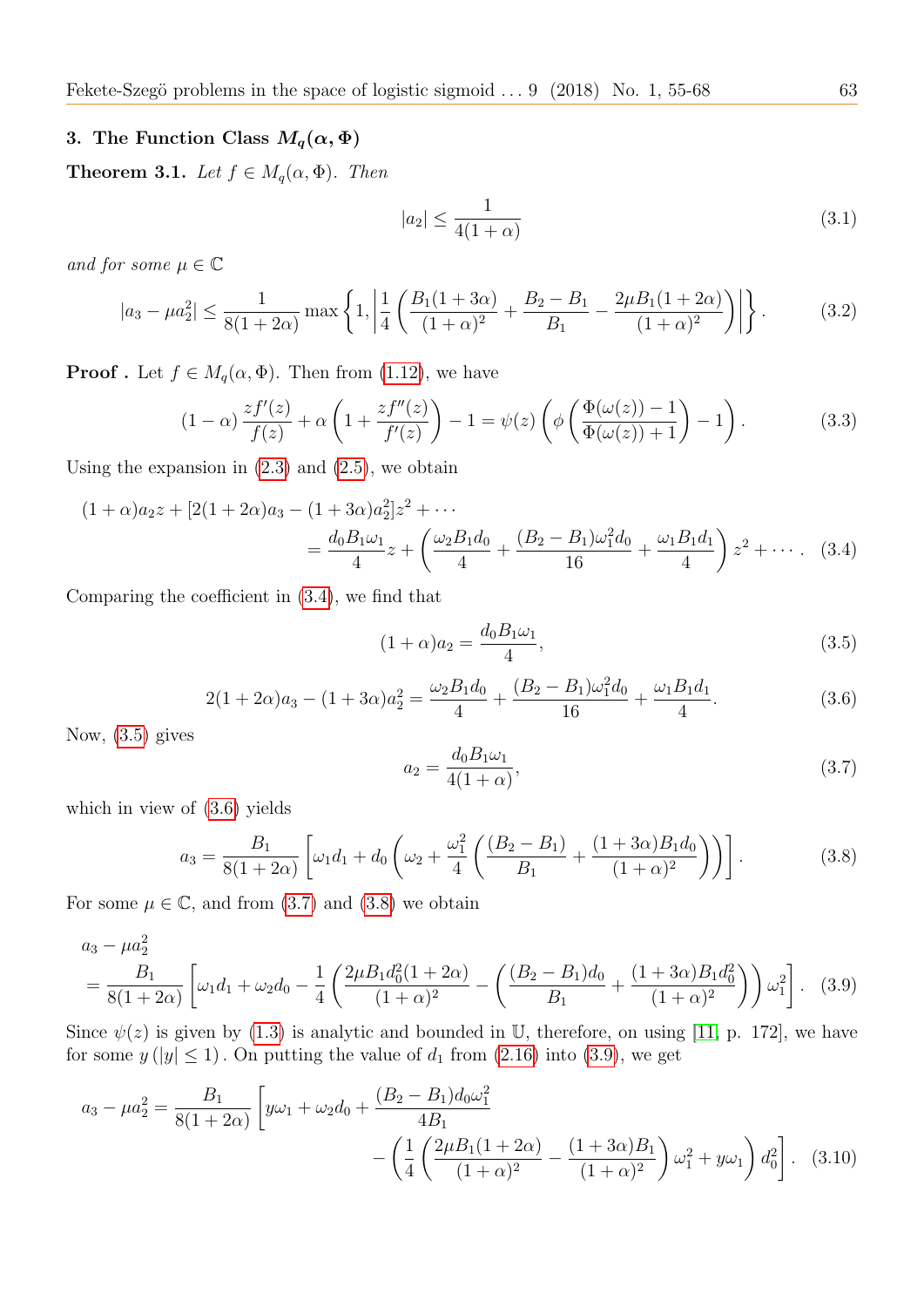If  $d_0 = 0$  in [\(3.10\)](#page-8-6), we at once get

<span id="page-9-0"></span>
$$
|a_3 - \mu a_2^2| \le \frac{B_1}{8(1 + 2\alpha)}.\tag{3.11}
$$

But if  $d_0 \neq 0$ , let us then suppose that

$$
F(d_0) = y\omega_1 + \omega_2 d_0 + \frac{(B_2 - B_1)d_0\omega_1^2}{4B_1} - \left(\frac{1}{4}\left(\frac{2\mu B_1(1 + 2\alpha)}{(1 + \alpha)^2} - \frac{(1 + 3\alpha)B_1}{(1 + \alpha)^2}\right)\omega_1^2 + y\omega_1\right) d_0^2,
$$

which is a polynomial in  $d_0$  and hence analytic in  $|d_0| \leq 1$ , and maximum  $|F(d_0)|$  is attained at  $d_0 = e^{i\theta}, (0 \le \theta < 2\pi)$ . We find that

$$
\max_{0 \le \theta < 2\pi} \left| F(e^{i\theta}) \right| = |F(1)|
$$

and

$$
\left|a_3 - \mu a_2^2\right| \le \frac{B_1}{8(1+2\alpha)} \left| \omega_2 - \frac{1}{4} \left( \frac{2\mu B_1(1+2\alpha)}{(1+\alpha)^2} - \frac{(1+3\alpha)B_1}{(1+\alpha)^2} - \frac{(B_2 - B_1)d_0}{B_1} \right) \omega_1^2 \right|.
$$

On using Lemma [2.1](#page-4-0) shows that

$$
\left| a_3 - \mu a_2^2 \right| \le \frac{B_1}{8(1+2\alpha)} \max \left\{ 1, \left| \frac{1}{4} \left( \frac{2\mu B_1 (1+2\alpha)}{(1+\alpha)^2} - \frac{(1+3\alpha)B_1}{(1+\alpha)^2} - \frac{(B_2 - B_1)d_0}{4B_1} \right) \right| \right\} \tag{3.12}
$$

and this last above inequality together with [\(3.11\)](#page-9-0) thus establishes the result in Theorem [3.1.](#page-8-7) This completes the proof.  $\square$ 

<span id="page-9-1"></span>Theorem 3.2. Let  $f \in M(\alpha, \Phi)$ . Then

$$
|a_2| \le \frac{1}{4(1+\alpha)}
$$

and for some  $\mu \in \mathbb{C}$ 

$$
|a_3 - \mu a_2^2| \le \frac{B_1}{8(1+2\alpha)} max\left\{1, \left|\frac{1}{4}\left(\frac{B_1(1+3\alpha)}{(1+\alpha)^2} - \frac{B_2 - B_1}{B_1} - \frac{2\mu B_1(1+2\alpha)}{(1+\alpha)^2}\right)\right|\right\}.
$$

**Proof**. Let  $f \in M(\alpha, \Phi)$ . Similar to the proof of Theorem [3.1,](#page-8-7) if  $\psi(z) = 1$ , then [\(1.3\)](#page-1-0) evidently implies that  $d_0 = 1$  and  $d_n = 0, n = 2, 3, 4, \ldots$  Hence, in view of [\(3.7\)](#page-8-3), [\(3.9\)](#page-8-5) and Lemma [2.1,](#page-4-0) and [2.2](#page-4-1) we obtain the desired result Theorem [3.2.](#page-9-1)  $\Box$ 

The next result is devoted to the majorization and the result pertaining to it is contained in the following:

<span id="page-9-2"></span>**Theorem 3.3.** If a function  $f \in \mathcal{A}$  of the form [\(1.1\)](#page-0-0) satisfies

$$
(1 - \alpha) \frac{zf'(z)}{f(z)} + \alpha \left(1 + \frac{zf''(z)}{f'(z)}\right) - 1 \ll \phi(\Phi(\omega(z))) - 1,
$$
\n(3.13)

then

$$
|a_2| \le \frac{1}{4(1+\alpha)}
$$

and for some  $\mu \in \mathbb{C}$ 

$$
|a_3 - \mu a_2^2| \le \frac{1}{8(1+2\alpha)} \max\left\{1, \left|\frac{1}{4} \left(\frac{B_1(1+3\alpha)}{(1+\alpha)^2} + \frac{B_2 - B_1}{B_1} - \frac{2\mu B_1(1+2\alpha)}{(1+2\alpha)^2}\right)\right|\right\}.
$$

The result is sharp.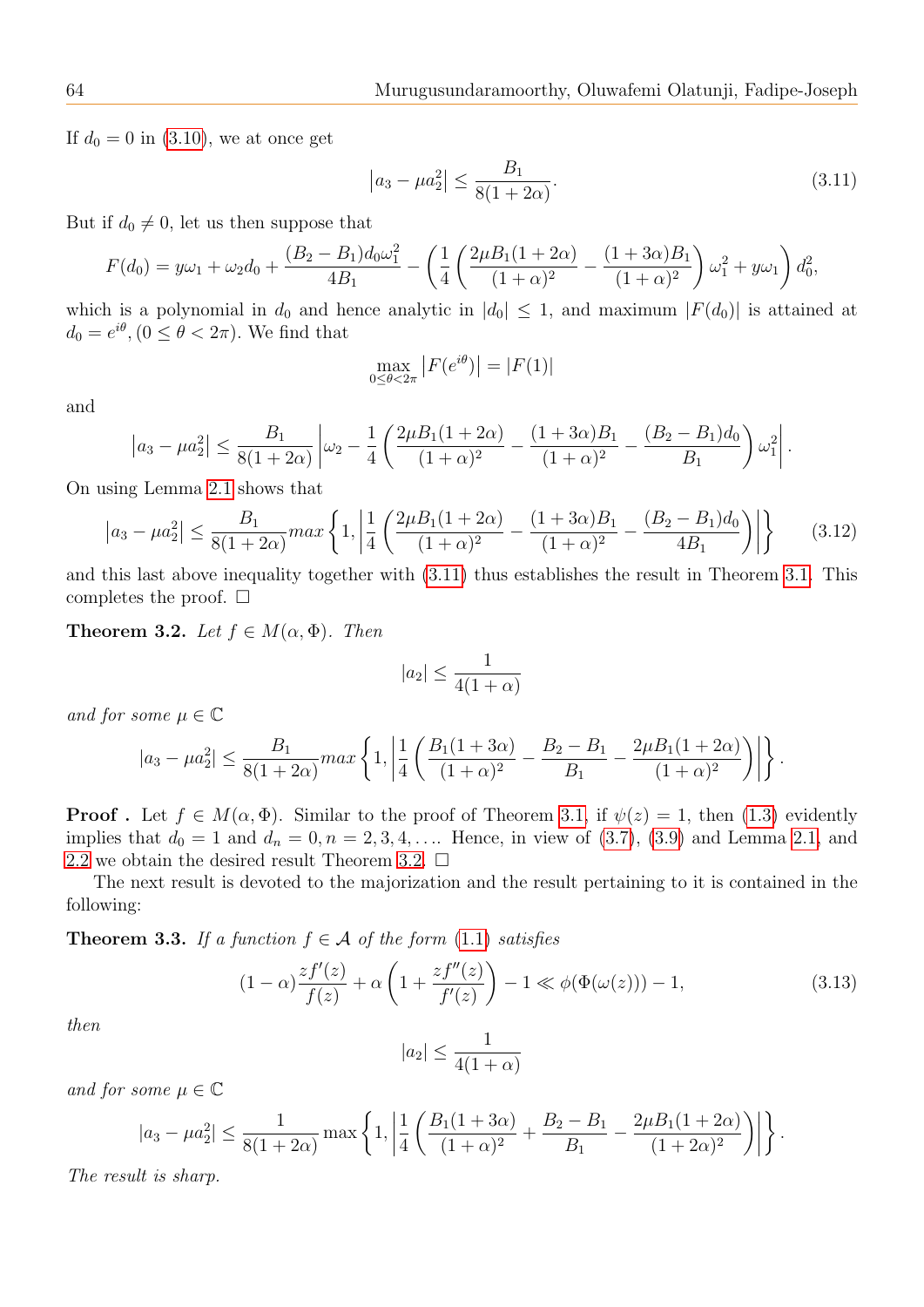**Proof**. Following the proof of Theorem [3.1,](#page-8-7) if  $\omega(z) \equiv z$  in [\(2.1\)](#page-4-3) so that  $\omega_1 = 1$  and by Lemma [2.3,](#page-4-2) then in view of  $(3.7)$  and  $(3.9)$ , we get

$$
|a_2| \le \frac{B_1}{4(1+\alpha)},
$$

<span id="page-10-0"></span>
$$
a_3 - \mu a_2^2 = \frac{B_1}{8(1+2\alpha)} \left[ d_1 + \frac{(B_2 - B_1)d_0}{4B_1} - \frac{1}{4} \left( \frac{2\mu B_1(1+2\alpha)}{(1+\alpha)^2} - \frac{(1+3\alpha)B_1}{(1+\alpha)^2} \right) d_0^2 \right].
$$
 (3.14)

On putting the value of  $d_1$  from  $(2.16)$  in  $(3.14)$ , it is seen that

<span id="page-10-1"></span>
$$
a_3 - \mu a_2^2 = \frac{B_1}{8(1+2\alpha)} \left[ y + \frac{(B_2 - B_1)d_0}{4B_1} - \left[ \frac{1}{4} \left( \frac{2\mu B_1(1+2\alpha)}{(1+\alpha)^2} - \frac{(1+3\alpha)B_1}{(1+\alpha)^2} \right) + y \right] d_0^2 \right].
$$
 (3.15)

If  $d_0 = 0$  in [\(3.15\)](#page-10-1), we obtain

$$
|a_3 - \mu a_2^2| \le \frac{B_1}{8(1+2\alpha)}\tag{3.16}
$$

and if  $d_0 \neq 0$ , let

<span id="page-10-2"></span>
$$
G(d_0) := y + \frac{(B_2 - B_1)d_0}{4B_1} - \left[ \frac{1}{4} \left( \frac{2\mu B_1(1 + 2\alpha)}{(1 + \alpha)^2} - \frac{(1 + 3\alpha)B_1}{(1 + \alpha)^2} \right) + y \right] d_0^2, \tag{3.17}
$$

which is a polynomial in  $d_0$  and hence analytic in  $|d_0| \leq 1$ , and maximum  $|F(d_0)|$  is attained at  $d_0 = e^{i\theta}, (0 \le \theta < 2\pi)$ . We find that

$$
\max_{0 \le \theta < 2\pi} |F(e^{i\theta})| = |F(1)| \tag{3.18}
$$

and consequently

$$
\left| a_3 - \mu a_2^2 \right| \le \frac{B_1}{8(1+2\alpha)} \max \left\{ 1, \left| \frac{1}{4} \left( \frac{2\mu B_1 (1+2\alpha)}{(1+\alpha)^2} - \frac{(1+3\alpha)B_1}{(1+\alpha)^2} - \frac{(B_2 - B_1}{B_1} \right) \right| \right\},\tag{3.19}
$$

which together with [\(3.17\)](#page-10-2) establishes the desired result of Theorem [3.3.](#page-9-2)  $\Box$ 

# 4. The Function Class  $L_q(\alpha, \Phi)$

<span id="page-10-3"></span>**Theorem 4.1.** Let  $f \in \mathcal{A}$  of the form [\(1.1\)](#page-0-0) belong to the class  $L_q(\alpha, \Phi)$ . Then

$$
|a_2| \le \frac{B_1}{|4(2-\alpha)|} \tag{4.1}
$$

and for some  $\mu \in \mathbb{C}$ 

$$
|a_3 - \mu a_2^2| \le \frac{B_1}{|8(3 - 2\alpha)|} \max\left\{1, \left|\frac{1}{4} \left(\frac{B_1 (3(4 - 3\alpha) - (2 - \alpha)^2)}{2(2 - \alpha)^2} + \frac{B_2 - B_1}{B_1} - \frac{2\mu B_1 (3 - 2\alpha)}{(2 - \alpha)^2}\right)\right|\right\}.
$$
\n(4.2)

**Proof**. Let  $f \in L_q(\alpha, \Phi)$ . Then from [\(1.18\)](#page-3-6), we have

$$
\left(\frac{zf'(z)}{f(z)}\right)^{\alpha} \left(1 + \frac{zf''(z)}{f'(z)}\right)^{1-\alpha} - 1 = \psi(z) \left(\phi \left(\frac{\Phi(\omega(z)) - 1}{\Phi(\omega(z)) + 1}\right) - 1\right). \tag{4.3}
$$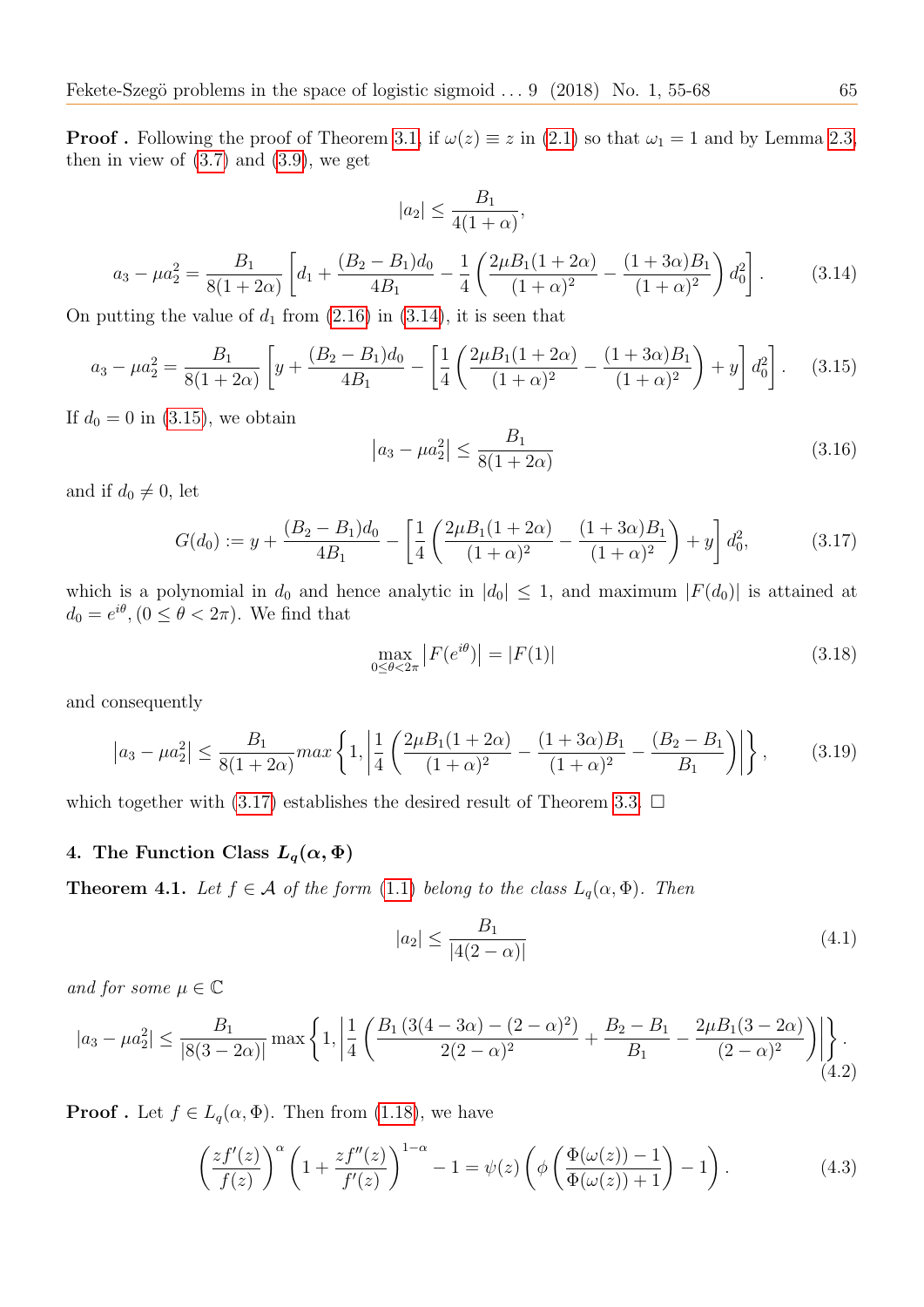Using the expansion in  $(2.3)$  and  $(2.5)$  we obtain

$$
(2 - \alpha)a_2 z + \frac{1}{2}[4(3 - 2\alpha)a_3 + ((2 - \alpha)^2 - 3(4 - 3\alpha))a_2^2]z^2 + \cdots
$$
  
= 
$$
\frac{d_0 B_1 \omega_1}{4} z + \left(\frac{\omega_2 B_1 d_0}{4} + \frac{(B_2 - B_1)\omega_1^2 d_0}{16} + \frac{\omega_1 B_1 d_1}{4}\right) z^2 + \cdots
$$
 (4.4)

Comparing the coefficient in [\(4.4\)](#page-11-0), and proceeding as in above theorems [2.4](#page-5-5) and [3.1](#page-8-7) we get

<span id="page-11-3"></span><span id="page-11-1"></span><span id="page-11-0"></span>
$$
a_2 = \frac{d_0 B_1 \omega_1}{4(2 - \alpha)},
$$
\n(4.5)

<span id="page-11-2"></span>
$$
a_3 = \frac{B_1}{8(3-2\alpha)} \left[ \omega_1 d_1 + d_0 \left( \omega_2 + \frac{1}{4} \left( \frac{(B_2 - B_1)}{B_1} + \frac{(3(4-3\alpha) - (2-\alpha)^2) B_1 d_0}{2(2-\alpha)^2} \right) \omega_1^2 \right) \right].
$$
 (4.6)

For some  $\mu \in \mathbb{C}$ , we obtain from [\(4.5\)](#page-11-1) and [\(4.6\)](#page-11-2)

$$
a_3 - \mu a_2^2 = \frac{B_1}{8(3 - 2\alpha)} \left[ \omega_1 d_1 + \omega_2 d_0 - \frac{1}{4} \left( \frac{2\mu B_1 d_0^2 (3 - 2\alpha)}{(2 - \alpha)^2} - \left( \frac{(B_2 - B_1) d_0}{B_1} + \frac{(3(4 - 3\alpha) - (2 - \alpha)^2) B_1 d_0^2}{2(2 - \alpha)^2} \right) \right) \omega_1^2 \right].
$$
 (4.7)

Proceeding as on similar arguments in Theorems [2.4](#page-5-5) and [3.1](#page-8-7) we get Since  $\psi(z)$  is given by [\(1.3\)](#page-1-0) is analytic and bounded in U, therefore, on using [\[11,](#page-13-1) p. 172], we have for some  $y (|y| \le 1)$  upon putting the value of  $d_1$  from  $(2.16)$  into  $(4.7)$ , we get

$$
a_3 - \mu a_2^2 = \frac{B_1}{8(3 - 2\alpha)} \left[ y\omega_1 + \omega_2 d_0 + \frac{(B_2 - B_1)d_0\omega_1^2}{4B_1} - \left[ \frac{1}{4} \left( \frac{2\mu B_1(3 - 2\alpha)}{(2 - \alpha)^2} - \frac{(3(4 - 3\alpha) - (2 - \alpha)^2)B_1}{2(2 - \alpha)^2} \right) \omega_1^2 + y\omega_1 \right] d_0^2 \right].
$$
 (4.8)

If  $d_0 = 0$  in [\(4.8\)](#page-11-4), we at once get

<span id="page-11-5"></span><span id="page-11-4"></span>
$$
|a_3 - \mu a_2^2| \le \frac{B_1}{|8(3 - 2\alpha)|}.\tag{4.9}
$$

But if  $d_0 \neq 0$ , let us then suppose that

<span id="page-11-6"></span>
$$
F(d_0) := y\omega_1 + \omega_2 d_0 + \frac{(B_2 - B_1)d_0\omega_1^2}{4B_1} - \left[\frac{1}{4}\left(\frac{2\mu B_1(3 - 2\alpha)}{(2 - \alpha)^2} - \frac{(3(4 - 3\alpha) - (2 - \alpha)^2)B_1}{2(2 - \alpha)^2}\right)\omega_1^2 + y\omega_1\right]d_0^2.
$$
\n(4.10)

Again by similar arguments in Theorems [2.4](#page-5-5) and [3.1](#page-8-7) and using Lemma [2.1](#page-4-0) shows that

<span id="page-11-7"></span>
$$
\left| a_3 - \mu a_2^2 \right| \le \frac{B_1}{|8(3 - 2\alpha)|} \max \left\{ 1, \left| \frac{1}{4} \left( \frac{2\mu B_1 (3 - 2\alpha)}{(2 - \alpha)^2} - \frac{(3(4 - 3\alpha) - (2 - \alpha)^2) B_1}{2(2 - \alpha)^2} - \frac{(B_2 - B_1)}{B_1} \right) \right| \right\}
$$
(4.11)

<span id="page-11-8"></span>and this last above inequality together with [\(4.9\)](#page-11-5) thus establishes the result in Theorem [4.1.](#page-10-3) This completes the proof.  $\square$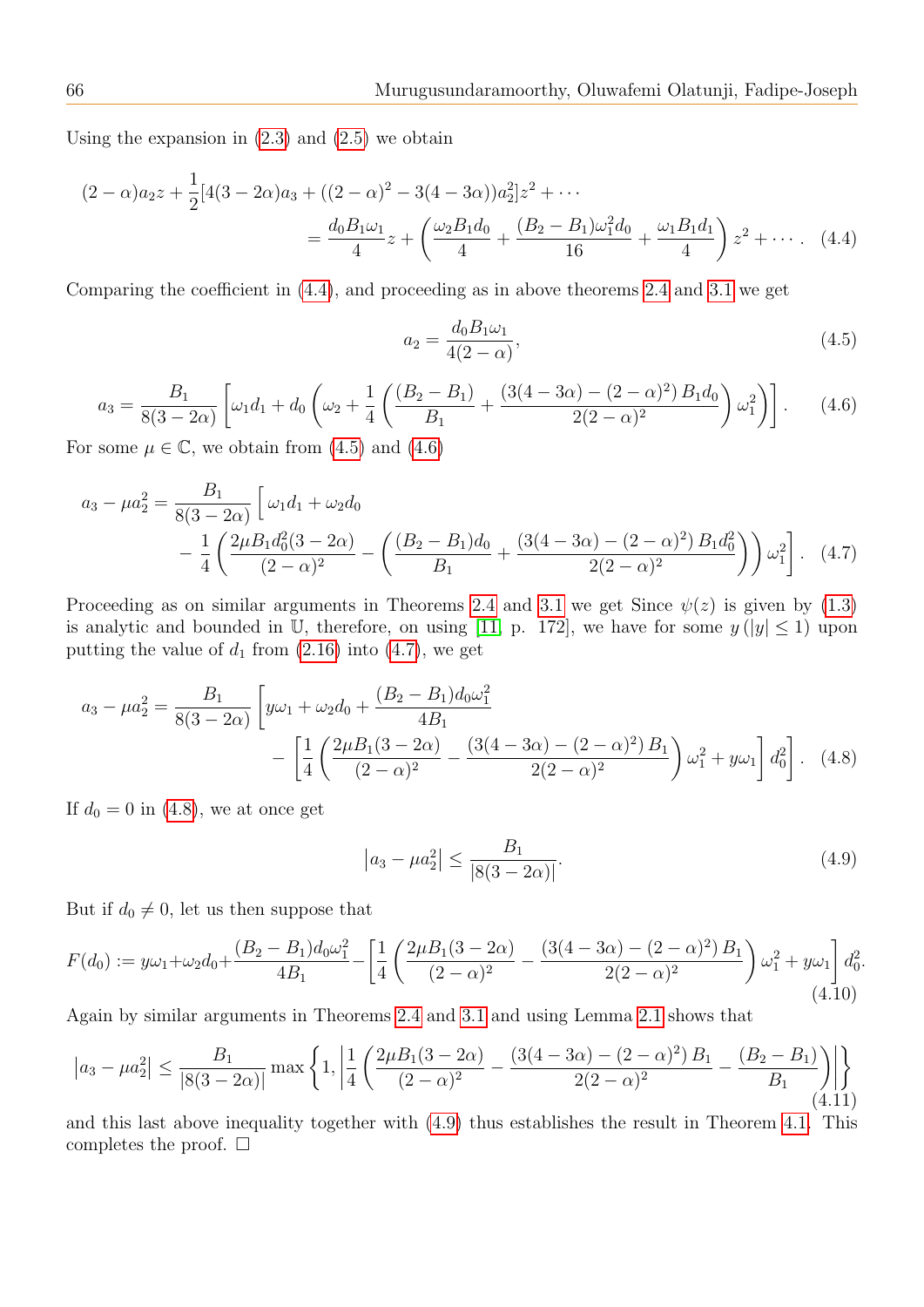**Theorem 4.2.** Let  $f \in \mathcal{A}$  of the form [\(1.1\)](#page-0-0) belong to the class  $L_q(\alpha, \Phi)$ . Then

$$
|a_2| \le \frac{B_1}{|4(2-\alpha)|}
$$

and for some  $\mu \in \mathbb{C}$ 

$$
|a_3 - \mu a_2^2| \le \frac{B_1}{|8(3-2\alpha)|} \max \left\{ 1, \left| \frac{1}{4} \left( \frac{B_1 (3(4-3\alpha) - (2-\alpha)^2)}{2(2-\alpha)^2} + \frac{B_2 - B_1}{B_1} - \frac{2\mu B_1 (3-2\alpha)}{(2-\alpha)^2} \right) \right| \right\}.
$$

**Proof**. Let  $f \in L(\alpha, \Phi)$ . Similar to the proof of Theorem [4.1,](#page-10-3) if  $\psi(z) = 1$ , then [\(1.3\)](#page-1-0) evidently implies that  $d_0 = 1$  and  $d_n = 0$ ,  $n = 2, 3, 4, \ldots$  Hence, in view of [\(4.10\)](#page-11-6), [\(4.11\)](#page-11-7) and Lemma [2.1](#page-4-0) and [2.2,](#page-4-1) we obtain the desired result of Theorem [4.2.](#page-11-8)  $\Box$ 

<span id="page-12-1"></span>**Theorem 4.3.** If a function  $f \in \mathcal{A}$  of the form [\(1.1\)](#page-0-0) satisfies

$$
\left(\frac{zf'(z)}{f(z)}\right)^{\alpha} + \left(1 + \frac{zf''(z)}{f'(z)}\right)^{1-\alpha} - 1 \ll \phi(\Phi(\omega(z))) - 1,\tag{4.12}
$$

then

$$
|a_2| \le \frac{B_1}{|4(2-\alpha)|}
$$

and for some  $\mu \in \mathbb{C}$ 

$$
|a_3 - \mu a_2^2| \le \frac{B_1}{|8(3-2\alpha)|} \max\left\{1, \left|\frac{1}{4} \left(\frac{B_1 (3(4-3\alpha) - (2-\alpha)^2)}{2(2-\alpha)^2} + \frac{B_2 - B_1}{B_1} - \frac{2\mu B_1 (3-2\alpha)}{(2-\alpha)^2}\right)\right|\right\}.
$$

**Proof**. Following the proof of Theorem [4.1](#page-10-3) if  $\omega(z) \equiv z$  in [\(2.1\)](#page-4-3) so that  $\omega_1 = 1$  and by Lemma [2.3,](#page-4-2) then in view of  $(4.10)$  and  $(4.11)$ , we get

$$
|a_2| \le \frac{B_1}{|4(2-\alpha)|}
$$

and

<span id="page-12-0"></span>
$$
\left| a_3 - \mu a_2^2 \right| \le \frac{B_1}{|8(3 - 2\alpha)|} \max \left\{ 1, \left| \frac{1}{4} \left( \frac{2\mu B_1(3 - 2\alpha)}{(2 - \alpha)^2} - \frac{3(4 - 3\alpha) - (2 - \alpha)^2 B_1}{2(2 - \alpha)^2} - \frac{(B_2 - B_1)}{4B_1} \right) \right| \right\}.
$$
\n(4.13)

Substituting the value of  $d_1$  from [\(2.16\)](#page-6-5) in [\(4.13\)](#page-12-0), it is seen that

$$
a_3 - \mu a_2^2 = \frac{B_1}{8(3 - 2\alpha)} \left[ y + \omega_2 d_0 + \frac{(B_2 - B_1)d_0}{4B_1} - \left( \frac{1}{4} \left( \frac{2\mu B_1 d_0^2 (3 - 2\alpha)}{(2 - \alpha)^2} - \frac{3(4 - 3\alpha) - (2 - \alpha)^2 B_1}{2(2 - \alpha)^2} \right) + y \right) d_0^2 \right].
$$
 (4.14)

Proceeding on lines similar to Theorem [2.6](#page-7-2) and [3.3](#page-9-2) and the arguments, we get the desired results given in Theorem [4.3.](#page-12-1)  $\Box$